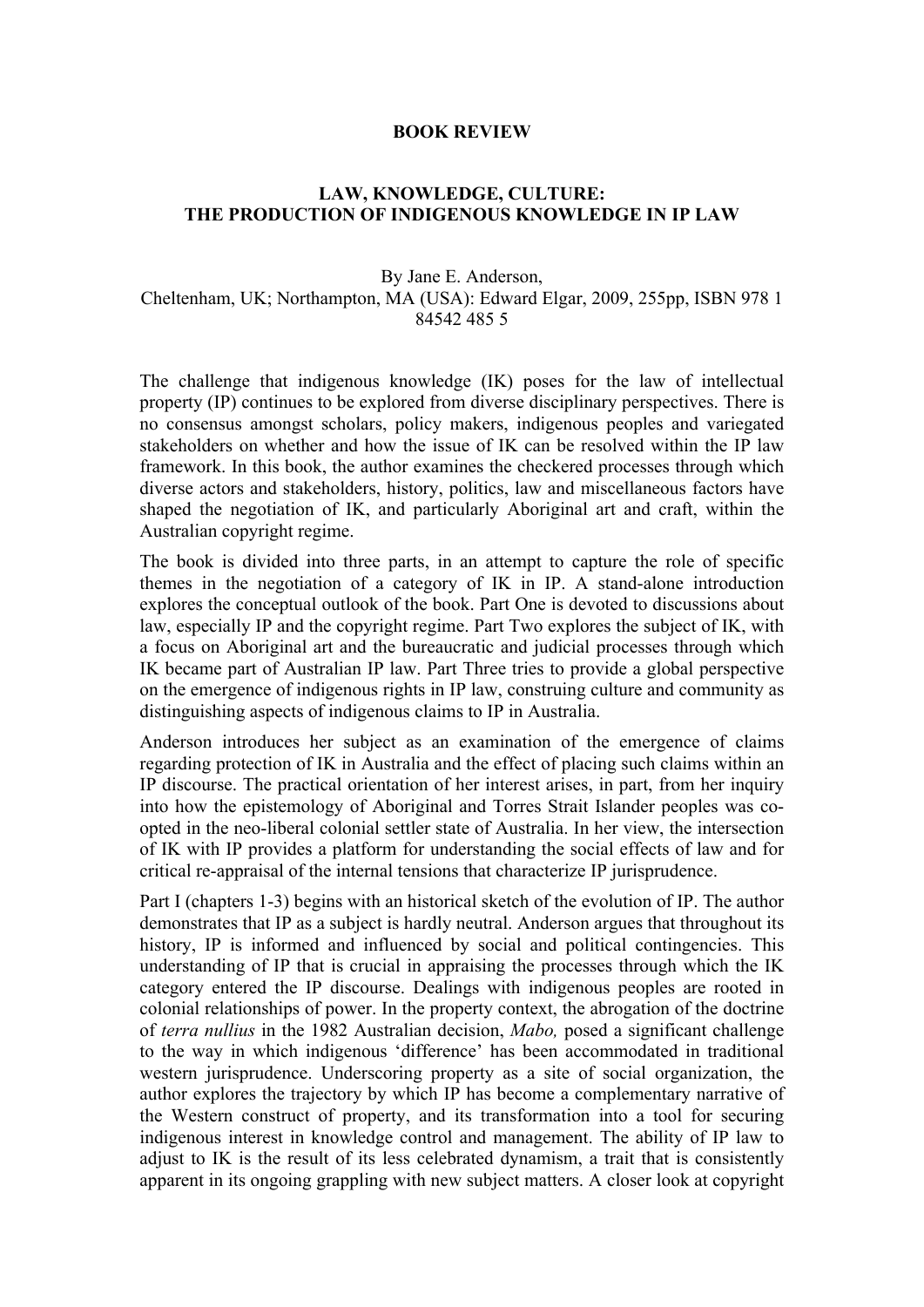jurisprudence, through the narrative of authorship and originality, shows however that the law is only interested in placing the IK category in its own pigeon hole, in an attempt to uphold a facade of objectivity and rationality. Ironically, complex political, cultural and individual factors influence the response of the law to new subject matters such as digital technologies, thus demonstrating the subjectivity of the legal process. This is evident in the way in which the law of copyright accommodates the changing nature of intangible subject matters. Anderson argues that in the post modern subjective matrix of the legal process, IP law self-reflexively re-appraises its exclusion of IK and attempts to accommodate it, albeit by assigning it a different status.

In Part II (chapters 4-7), the author demonstrates the subjective character of law and the legal process, with particular attention to IP law, through her analyses of factors such as conceptual transformations in Aboriginal art, the "bureaucratic agenda", key Australian judicial decisions and what she calls the "politics of law". She examines the identification and accommodation of IK as a special category within Australian IP jurisprudence, and notes the paradigmatic effect of the combination of these factors in the production of IK within the law in Australia. Anderson argues that the complicity of law with economic or commercial valuation of certain phenomena is critical for the transformation or commoditization of Aboriginal art/IK into a novel economic or cultural product - one resulting from an industrial enterprise and socially productive process capable of legal protection and response. While securing the intangible status of Aboriginal art, the law struggles to co-opt the metaphysical, ethnographic and complex communal elements of that art. The result is that the approach of the law to IK is pushed toward cultural specification or differentiation in way that leaves the concept of originality and authorship inchoate.

In regard to the bureaucratic agenda, the author identifies two major reports as both fundamental and symbolic of Australian bureaucratic intervention on the subject of IK: 1981, *Report of the Working Party on the Protection of Aboriginal Folklore,* and 1994, *Stopping the Rip Offs: IP Protection for Aboriginal and Torres Strait Islander People*. These documents reflect an ongoing dilemma regarding the purpose of IK protection and the conflict of values provoked by the subject. The competing raisons d'être for protection of Aboriginal folklore are: to ensure progressive evolution of the tradition without external influence, and to protect the economic interest of Aboriginal peoples. The author argues that one of the flaws of the bureaucratic agenda is that in its focus on folklore it fails to emphasize that these two perspectives are not mutually exclusive. The agenda accounts, in part, for a fixation on interpretation of Aboriginality, a questionable presumption of homogeneity of indigenous experience, and an unrealistic standard of 'authenticity' as cultural markers for Aboriginal art. The author suggests that this approach undermines the current nuances, dynamics and inter-cultural exchanges that shape contemporary indigenous experience and culture. She concludes that "[t]he issues of how the law treats difference are relatively benign in these Reports, that is, the bureaucratic agenda recognizes difference, but fails to engage with it in any meaningful way. Treating cultural difference is left to the courts … where new and inventive ways of accommodating indigenous difference are imagined" (p 124).

In chapter six, the author uses the two celebrated cases: *Milpurrurru & Others v. Indofurn Pty. Ltd and Bulun Bulun & Others v. R & T Textiles* to demonstrate the inventiveness of the courts in accommodating IK. These decisions reinforce the legal dichotomy between the tangible form of Aboriginal art and IK (embedding the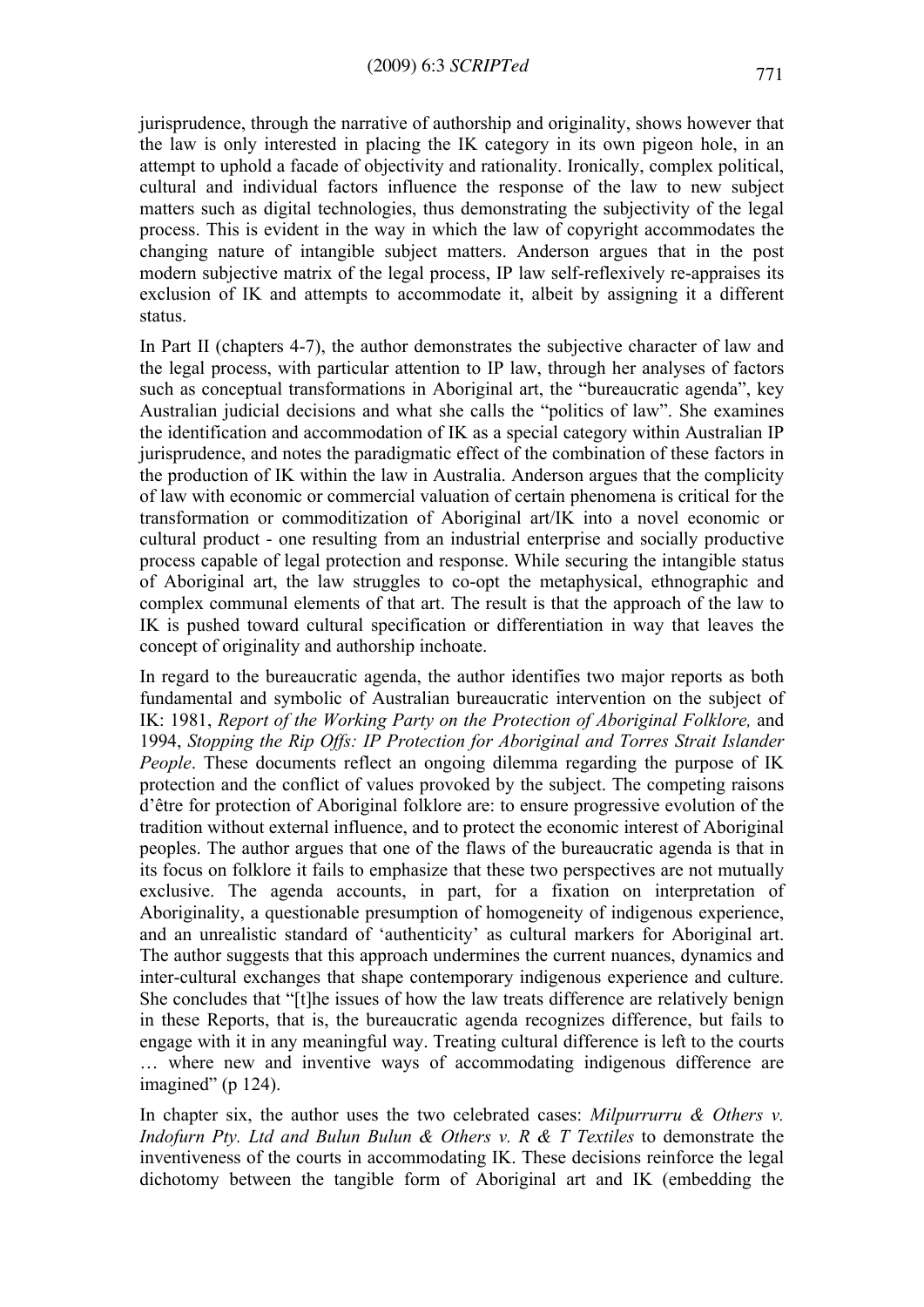metaphysical element) as the intangible form. The decisions illustrate the legal construct of an essential core of IK within a framework of tradition, culture and cultural difference, creating an uncertain legal subject matter and new category of intellectual property based on cultural differentiation. Thus, the problematic and unstable nature of the "intangible" in the copyright jurisprudence reappears. *Milpurrurru* demonstrated the extent of preparedness of IP law to fill the gaps for the protection of IK amidst prevalent appropriation of Aboriginal art. On the other hand, *Bulun* explores the cultural specificity of copyright. Since the cases were both heard by the same judge (von Doussa), they provide an opportunity for "establishing a distinct indigenous narrative within IP law" (p 131). These cases are not only instances of legal action, but demonstrate the conservatism of the law in ensuring consistency within the borders of copyright law and its failure to recognize the culturally contingent nature of categories and its capacity to amend and even foist its own categories. Judge von Doussa moved discussions on the culturally contingent indigenous narrative to other areas of law, namely equity, and failed to use the opportunity presented by IK to challenge core categories of copyright law. In each case, judicial interpretation indicated a cultural view of copyright law that unravels "the politics, philosophy and cultural values [that] underpin case law, and these factors duly exert influence in how new categories are incorporated and the extent to which cultural differences are treated" (p 157). On one hand, the law subordinates the special nature of Aboriginal difference in order to underscore the coherence of its copyright principles and categories. On the other hand, law often appeals to indigenous difference in order to shift attention away from the inconsistencies of its internal mechanics. Thus, IK is victimized and problematized while the law plays the role of an objective rescuer. The foregoing is, in a nutshell, the author's conception of the politics of law in the production of IK.

Part Three (chapters 8-10) explores the emergence of culture as the singular differentiating marker used in entrenching IK within IP law. Curiously, in the first chapter of this Part (chapter 8), the author seems to have realized, albeit belatedly, that beyond Australia the issue of IK has global traction. The chapter makes a quick and sketchy historical detour into the evolution of international IP law-making - from WIPO to the WTO-led changes under the TRIPS Agreement - as a basis for understanding the gap that IK poses for the globalization of knowledge frameworks. She argues that similar mistakes, such as the homogenization of IK at the national level, feature also in the global approach to the intersection of IK and IP. There is a hole in the analysis in Part Three of this book. It fails to give regard to the Convention on Biological Diversity and its ramifications for international production of IK. Also, in contrast to the earlier impression given by the author that IK is fully entrenched in IP law, in this Part she makes a *volte-face* and claims that "to date the exact position of IK within IP discourse remains uncertain. [But] [w]hat is certain is that culture or cultural (sic) will be deployed as exploratory tool for indigenous differentiation" (p 180). The author objects to this fixation on the amorphous or volatile concept of culture as a marker of the indigenous claim to IP. The appeal to culture is premised on a naïve presumption of homogeneity of the indigenous category, and perhaps some ignorance over the disparate, transformative and polyvalent character of culture and knowledge. Culture makes IK the subject of continued colonial politics of power relations; in the present setting, it has a tendency to exclude from the discourse critical sections of IK holders, such as those who do not identify with a distinct indigenous community.